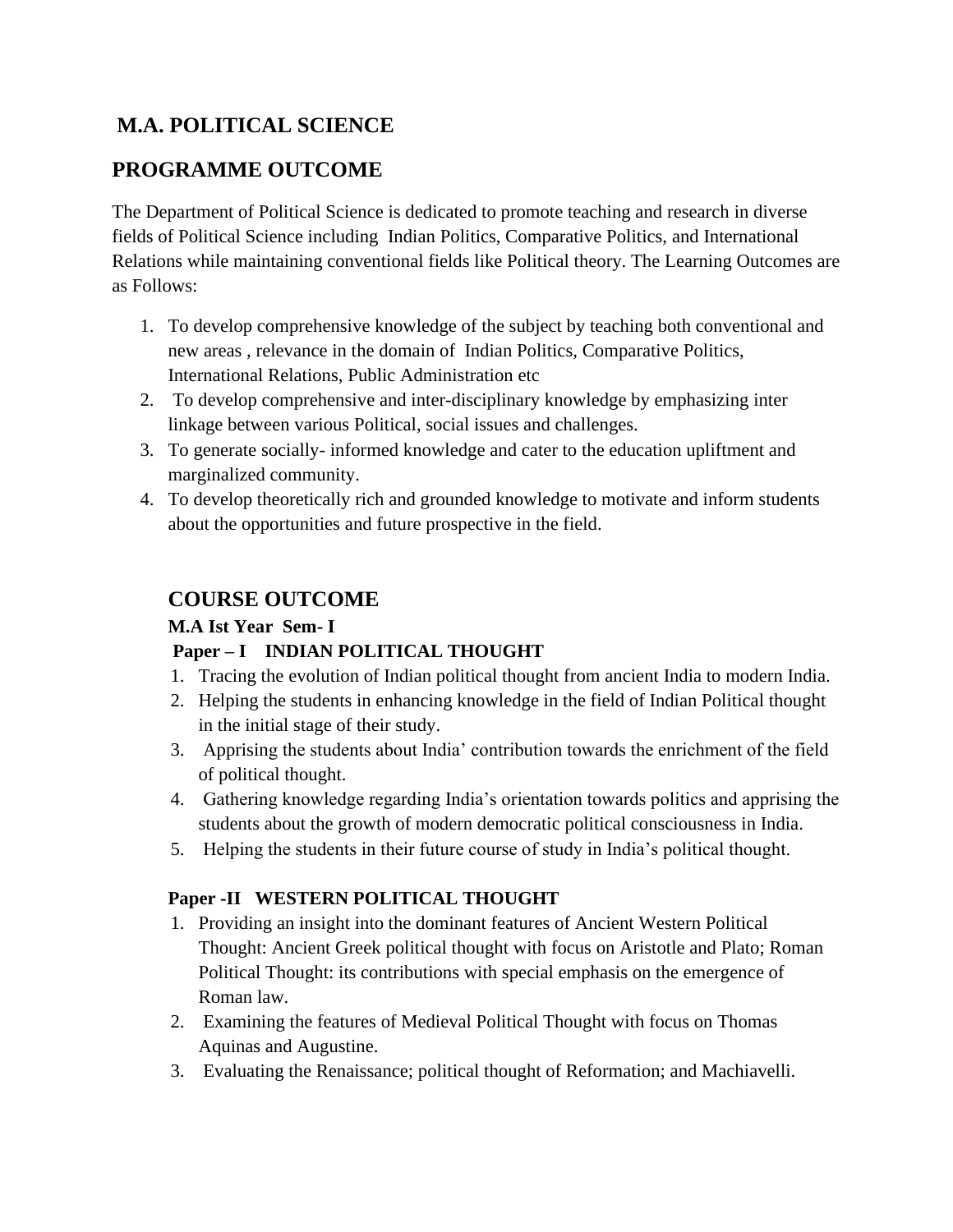## **Paper- III INDIAN GOVERNMENT AND POLITICS**

1. Introducing the Indian Constitution with a focus on the role of the Constituent Assembly and examining the essence of the the Preamble.

2. Examining the Fundamental Rights and Duties of Indian citizens with a study of the significance and status of Directive Principles.

3. Assessing the nature of Indian Federalism with focus on Union-State Relations.

# **Paper- IV INTERNATIONAL RELATIONS**

1. Explaining scope and subject matter of International Relations as an autonomous academic discipline.

2. Approaches and methods to study the discipline through Political realism, Pluralism and Worlds system's Mode

3. Examining the issues of Underdevelopment, Terrorism, Regionalism and Integration that characterizes the Post Second World War order.

4. Explaining certain basic concepts like Globalisation in contemporary world order. 5. Studying the developments in third world countries in post world war II era like

NAM: Relevance, ASEAN, SAFTA and SAARC, OPEC, OAU, West Asia-Palestine problem after Cold War.

### **SEM- II**

### **Paper –I Modern Indian Political Thought**

- 1. Tracing the evolution of Indian political thought from ancient India to modern India.
- 2. Helping the students in accruing knowledge in the field of Indian Political thought in the initial stage of their study.
- 3. Apprising the students about India' contribution towards the enrichment of the field of political thought.
- 4. Gathering knowledge regarding India's orientation towards politics and apprising the students about the growth of modern democratic political consciousness in India.
- 5. Helping the students in their future course of study in India's political thought.

### **Paper –II Contemporary Issues in Global Politics**

**1.**With a focus on politics at the transnational or global level, it demonstrates a generalized understanding of the diplomatic relationship between nation- states, the functioning of international organizations, international law and economy, disarmament and peace efforts, foreign policies of states, the behaviour and roles of nation-states in diverse political situations and also help gain an insight into subjects of Human Rights law and theory.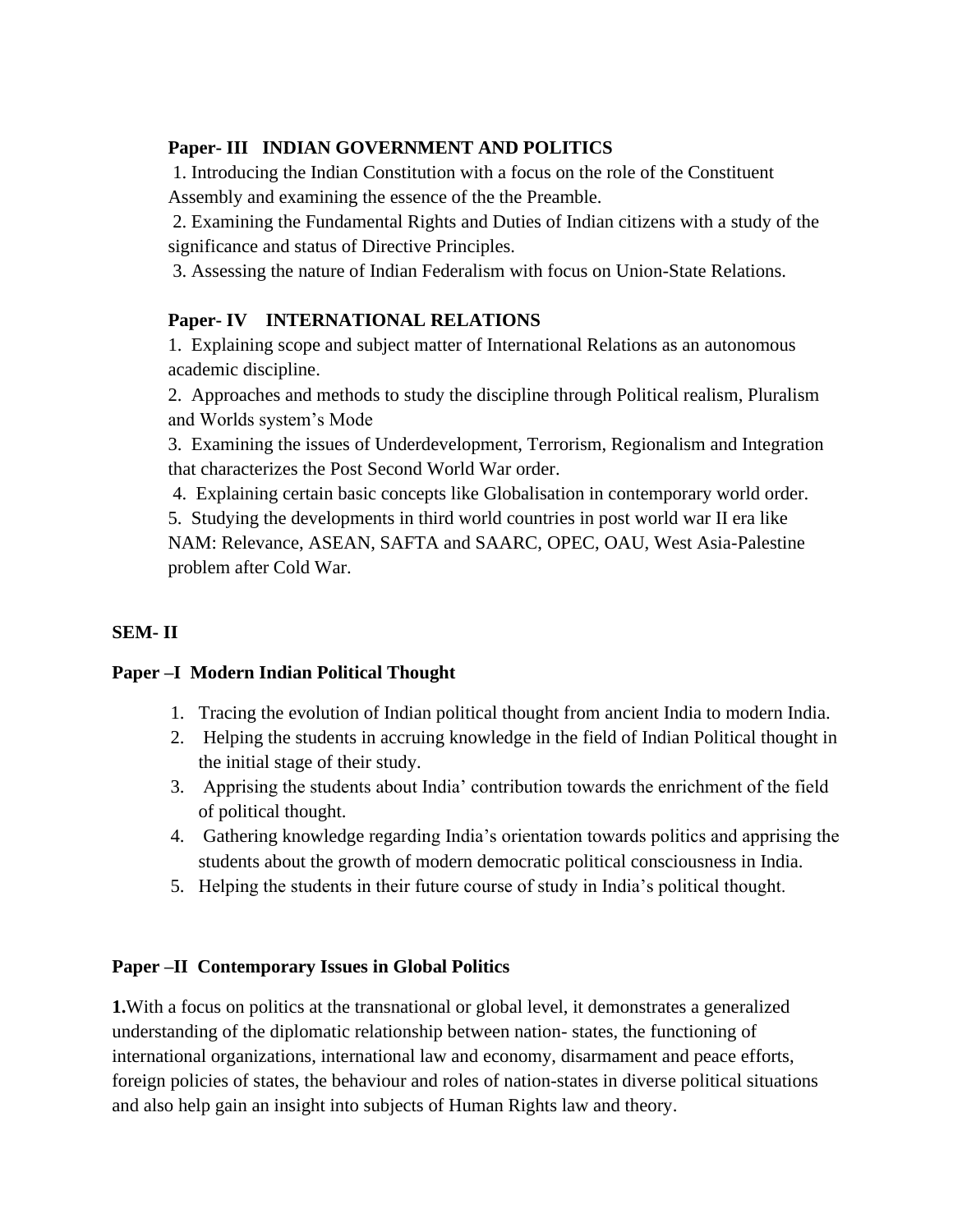2 . Understand the major concepts of international relations, including: power, the international system, balance of power, hegemony, conflict, cooperation, integration, globalization, interdependence, dependence, regimes, globalization, equality, justice, sustainability and international political economy.

3. Understanding and critically evaluating the theories and approaches to international relations, including realism, liberalism, classical and neo-Marxism, Neo-Gramscian, critical, postmodernist, post-colonial, sexuality and feminist.

4. Identify the key actors in international relations—including states, intergovernmental organizations, non-governmental organizations, transnational corporations, global civil society, and individuals—and understand how these actors interact to give substance to international relations.

### **Paper –III Liberal Political Theory**

1To understand the nature and scope of political theory

- 2. To understand the significance of political theory.
- 3. To acquaint with the theories, approaches, concepts and principles of political theory.
- 4. To appreciate the procedure of different theoretical ideas in political theory.
- 5.To Interpret and assess information regarding a variety of political theory.
- 6.To understand the various traditional and modern theories of political science.
- 7. To evaluate the theories of origin of the state. To comprehend the sources of political

#### **Paper –IV Democracy in India**

- 1. To understand the significance of democracy
- 2. To understand the difference between parliamentary and presidential system of India
- 3. To understand various theories of democracy and critically examine them.

#### **M.A IInd Year**

#### **SEM –III**

#### **Paper –I Contemporary Political Thought**

Understand several theories of Indian political thought

- **1.** Analyze the evolution and nature of Indian state and its principles
- **2.** Discuss and debate about the theories pertaining to modern India through its evolution.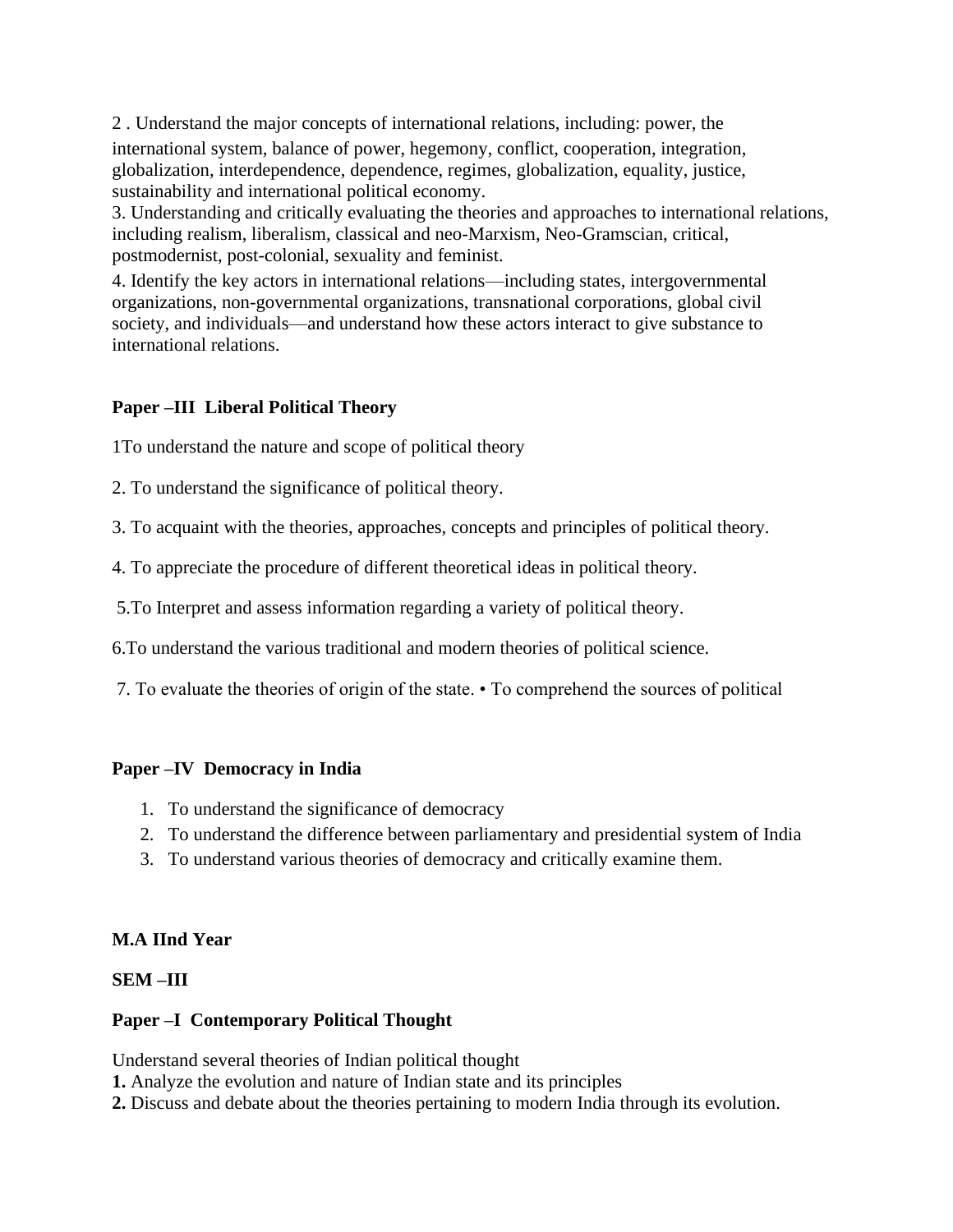**3.** Identify the role Indian political thought and their contribution in shaping the contemporary idea of India.

4. helps in understanding views of contemporary thinkers like karl marx, Friedman , Marcuse etc

## **Paper –II Modern Political Analysis**

- 1. Identify the historical origin of various states.
- 2Discern and comprehend the concept and theories of State and its various features
- 3, study the comparison between Traditional and Modern Approaches of Political System.

# **Paper – III Political Parties and Pressure Groups of India**

1. Discuss about the party system in India and impact of coalitional politics on the party system.

**2.** Understand the changing nature of national party and the regional parties.

**3.** Analyze the role of gender, caste, religion etc on the voting behavior in particular and on electoral politics in general.

**4.** Identify the impact of several non-party movements and Non-governmental Organizations on the party system in India.

# **Paper – IV Foreign Policy of India**

1. An understanding of the fundamentals of foreign policy-making in India;

2. An understanding of the foreign policy challenges facing India;

3. A developed capacity to present strong arguments in their written and oral work and to deploy relevant key facts, concepts and theories.

### **Sem- IV**

# **Paper- I Theory and Practice of Public Administration**

Demonstrate broad understanding of public affairs, policy development, policy analysis, economic analysis, management skills, and organization theory and their applications to public service.

1. Conduct a purposeful inquiry exploring the problem/issue a client is experiencing.

2. Apply critical thinking and appropriate technology for public policy analysis.

3. Work with and for others in ways that translate community need into policy solutions & public service action to promote a just and humane world.

4. The working of local self-governments in our political system.